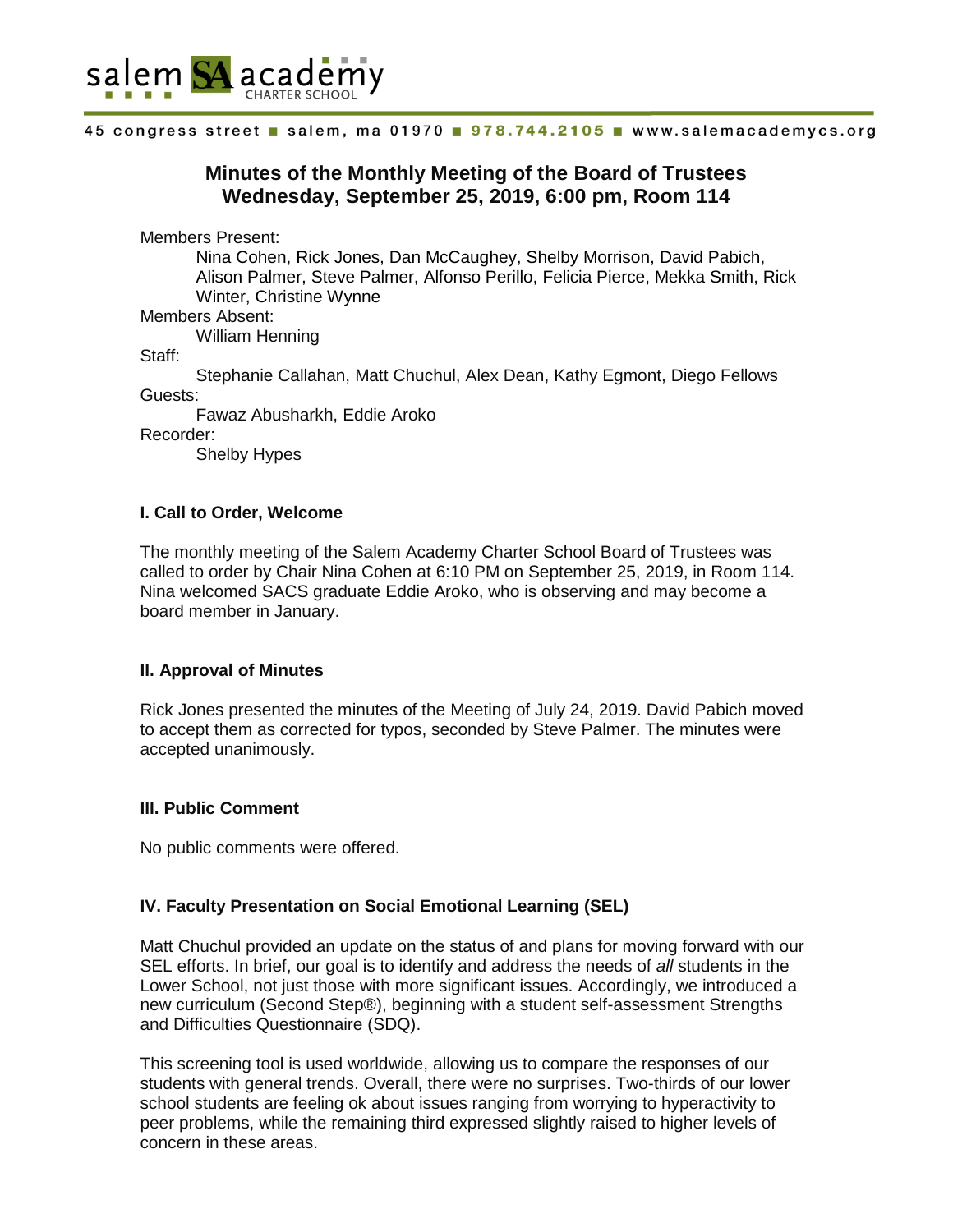

More important, the SDQ enables staff to compare their observations with student responses and develop a specific plan of action for each student. Our goal was to identify highest areas of concern and at least one action staff—usually the Connections teacher—could take with each student. This is now being implemented; the questionnaire will be administered again at mid-term and at the end of the year. A copy of the SDQ, a summary of results, and a document outlining the Second Step middle school program were provided.

We will continue to track students from year to year, even as they transition to the Upper School, where a different curriculum is used. It was introduced last year, so our  $10<sup>th</sup>$ graders are taking this for the second time.

Matt also spoke to the question of teacher training. Having been doing trauma-sensitive work for five years as part of professional development, staff has become comfortable with this work and able to move forward with it. New teachers are partnered with more experienced staff, and we always identify the teacher(s) who best know a student to work with them.

### **V. Update on funding bills and impact on charter schools**

The Strategic Plan update is postponed to next month. The school is monitoring progress on final decisions regarding charter schools and funding at the state level, as reported by Kathy Egmont. She reviewed key elements of the School Funding Bill (S.2348 Ch.70). Our hope is that the final bill will be charter neutral, i.e., that charters have access to the same resources as traditional public schools; that the autonomy of charters remains intact, and that the bill increases or does not decrease resources to charters. Nina Cohen shared information she received from a webinar with the Charter School Association for advocacy volunteers.

The bill has been reported out from the Senate committee, is being debated and gathering amendments before going to the House. At this time, we believe it is good legislation that will benefit both charter and district schools. It is charter neutral, progressive, reallocates funding to better support lower-income districts and out-ofdistrict special needs. The importance of this legislation is underlined by the fact that the last update to school funding occurred in 1993, more than 25 years ago.

#### **VI. SFC Report**

Pam Rochna reported that the SFC met on September  $9<sup>th</sup>$  and will meet again on Monday, October 7<sup>th</sup>. The SFC currently has \$800 in its account, with plans to move toward zero-based budgeting and close review to ensure we are directing funds as effectively as possible. She handed out the calendar of events for the school year and indicated that we are seeking more donations for our calendar raffle in December.

On a separate note, we will again be selling tickets for the Salem Education Foundation's Food for Thought raffle. SACS receives \$1 for every ticket over 100 sold; these proceeds to funding the Rachel Hunt Scholarship. One issue to be discussed and resolved concerns how the student selling the winning ticketed is rewarded.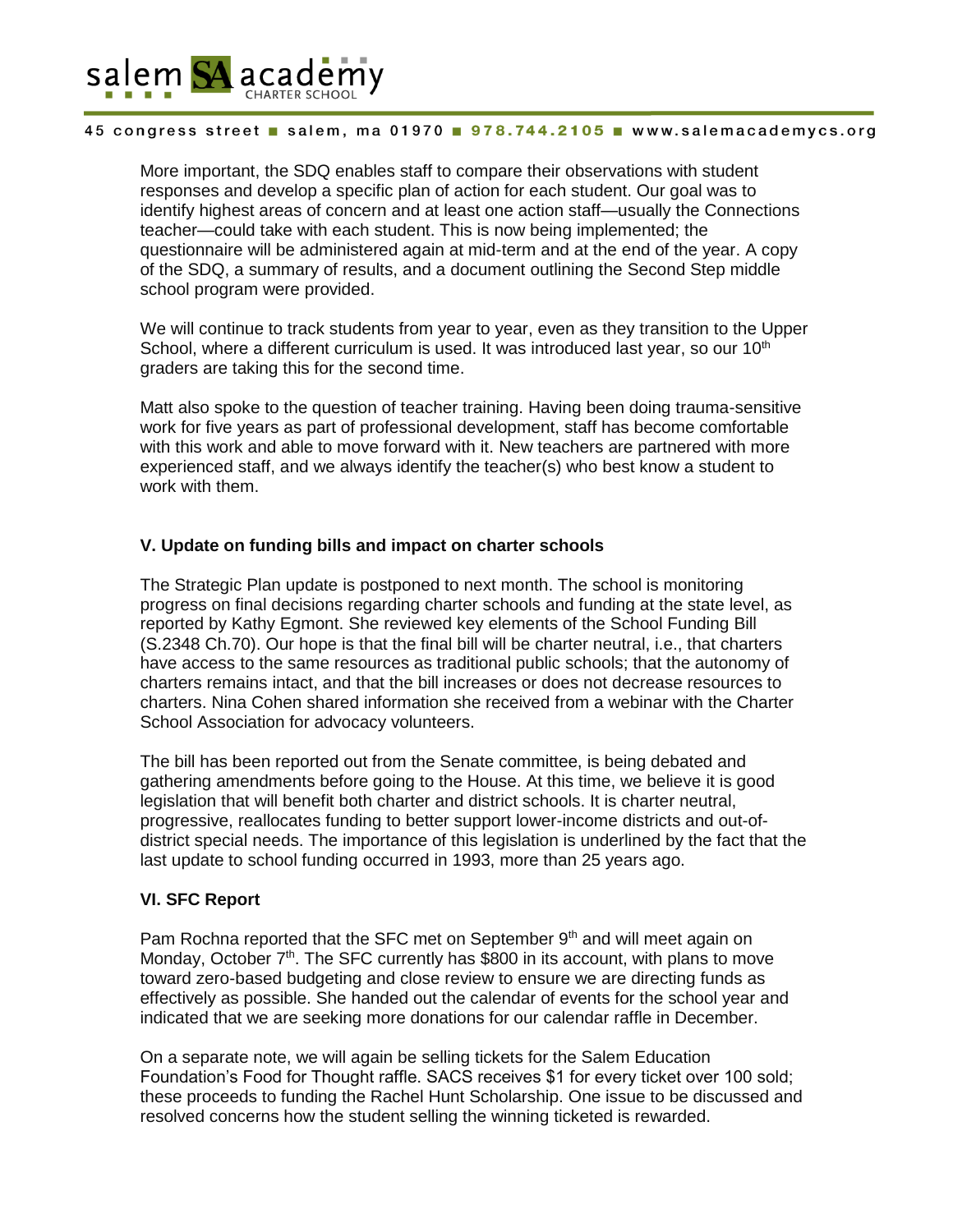

### **VII. Committee Reports**

### **A. Finance Committee**

Financially, we remain in good shape. Net operating income suggests we are ahead of budget by \$137,000. Alfonso Perillo indicated that funds from the Foundation and the Read grant were moved to the operating budget to cover renovation costs. These costs will be capitalized; we are at breakeven on the renovation project. Our conservative estimate of how much we will receive from the Commonwealth per student provides expectation of increased funding.

The audit report will be presented to the Finance Committee at its next meeting, but it appears there are no problems. We did use \$150,000 of our line of credit to finance construction. Our banker suggested a loan higher interest only than we liked, and he promoted rolling this into longer-term (five to seven years) debt, including our prior loan. The Board agreed that this is not our first choice, and Kathy and David will meet with Scott Meyers to discuss the issues we are facing since moving a significant part of our revenue into the foundation.

Scott Myers is our new banker, and he is reviewing our financial history. We look forward to a good relationship with him; he attended the Chamber of Commerce meeting held at SACS and served on the board of a charter school in western Massachusetts.

Alfonso also reported that salaries are just under budget, and the balance sheet shows our investment in the building and capital projects.

### **B. Governance Committee**

Rick Jones reported that the committee is currently doing a 360º review of the Executive Director; the deadline for input is September 30, after which the Committee will meet to discuss and develop a formal recommendation.

Board member recruitment continues. At our request, Paul Tucker has suggested several people, and we look forward to the October 26 reception at Nina Cohen's house to introduce our new heads of school and test the waters for board candidates. It was noted that Kara McLaughlin, while unable to join the SACS board, has volunteered to serve on the Governance Committee.

# **C. Development Committee**

Christine Wynne reported on past, present and future Development Committee activities. First, the Committee exceeded its 2018-2019 fundraising goal for the annual fund of \$30,000, raising \$57,000. Current efforts have focused on Reach the Beach, which has been folded into our overall fundraising goal for the first time. It, too is surpassing its goal, having raised nearly \$8,000. Although not strictly a fundraising event, the September  $26<sup>th</sup>$  reception will, we hope, inspire active giving and keep former board members feeling engaged with the school.

Looking ahead, we have the very nice "problems" of matching a new anonymous gift of \$5,000 and of maintaining the momentum needed to reach this year's goal, which is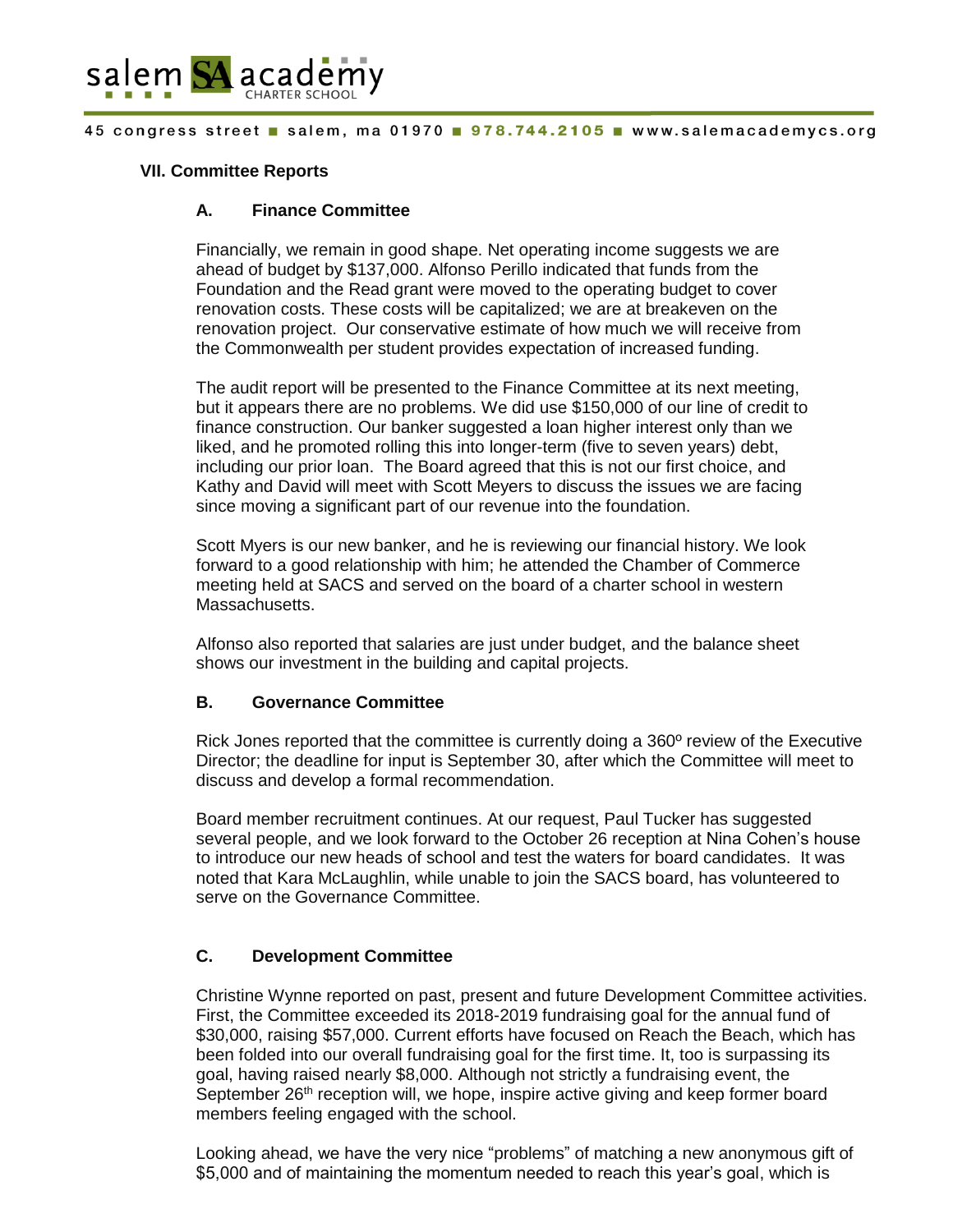

likely to be \$65,000. An official vote has been postponed until October, when more information is available.

Discussion of fundraising possibilities focused on a major spring event that could become an annual event. Suggestions ranged from a student showcase to a golf day to a gala. We will need strong board support as well as support from the business and general communities. Fortunately, there is strong public appetite for supporting schools. The Committee believes we will need another matching gift and perhaps a single big sponsor for an event to be held in the gym.

# **D. Facilities Committee**

The big news here is the successful completion of the summer renovation project. The Board thanked Rick Jones in particular for his assistance in the design of the space, which has been very well received.

The new Shetland Park owners are looking at traffic patterns, one-way areas, loading docks and parking. There will be changes, although these remain unknown at this time. They want to upgrade the overall appeal of the park and are working with landscape architect Naomi Cottrell on both short-term and long-term improvements. On a less sanguine note, they are opposed to any proposal to paint any of their buildings, including the gym.

# **E. Human Resources**

Rick Winter shared information about the State Family Medical Leave. While much remains uncertain, as of 2020, the Commonwealth of Massachusetts will require employees to contribute to paid family medical leave (PFML) benefits. Currently, employers (including SACS) can choose to fund this completely or have employees fund it. Companies may be able to opt out of the state plan if they have a plan of their own but SACS will not be opting out at this point. As of October, we will be deducting the required amount, with plans to refund it if we receive an exemption.

# **VIII. Head of School Report**

As noted above, Matt Chuchul reported on the social emotional learning program. Stephanie Callahan provided an overview of the most recent MCAS results; the full accountability results are not yet available. She began by noting that SACS was at par with or outperformed both state and city on all tests at all grade levels. Stephanie explained that the Next Generation HS MCAS exams are a more rigorous assessment for students. A study of college matriculation and graduation from 2010 to 2018 found that achieving proficiency on the Legacy MCAS did not correlate to strong college matriculation and graduation while achieving at the Advanced Level did. DESE believes that the new Next Generation MCAS standards of proficiency will better describe students' college readiness

This was the first time the MCAS could be taken on computer and the first time as well for the new eighth grade science test. SACS has been doing very focused work on math, including teacher training, a new planning structure and a new curriculum introduced